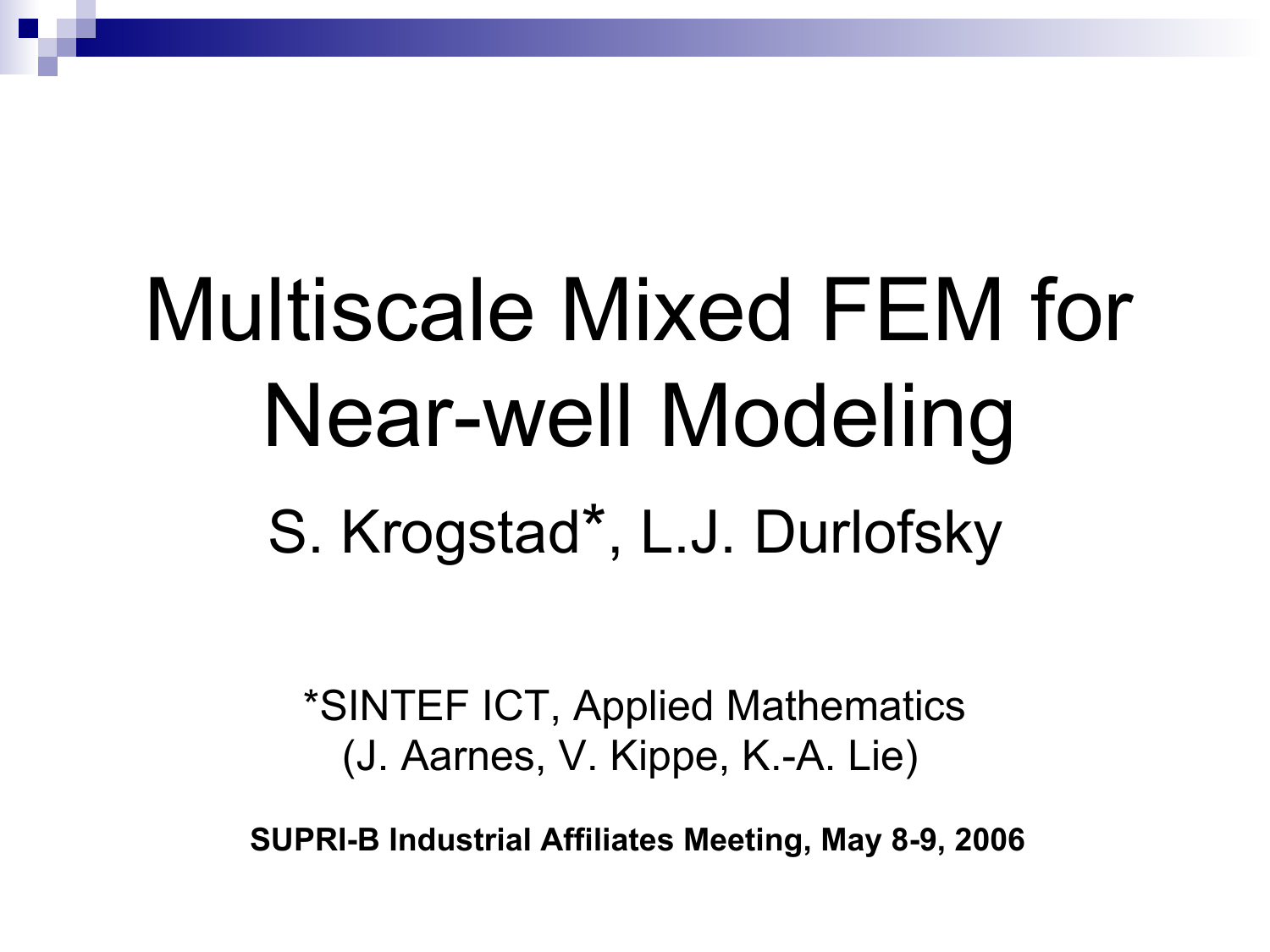## **Outline**

#### **Notivation**

- Multiscale Mixed Finite Element Methods (MsMFEM)
- MsMFEM for near-well modeling
- Numerical experiments
- Conclusions / Further work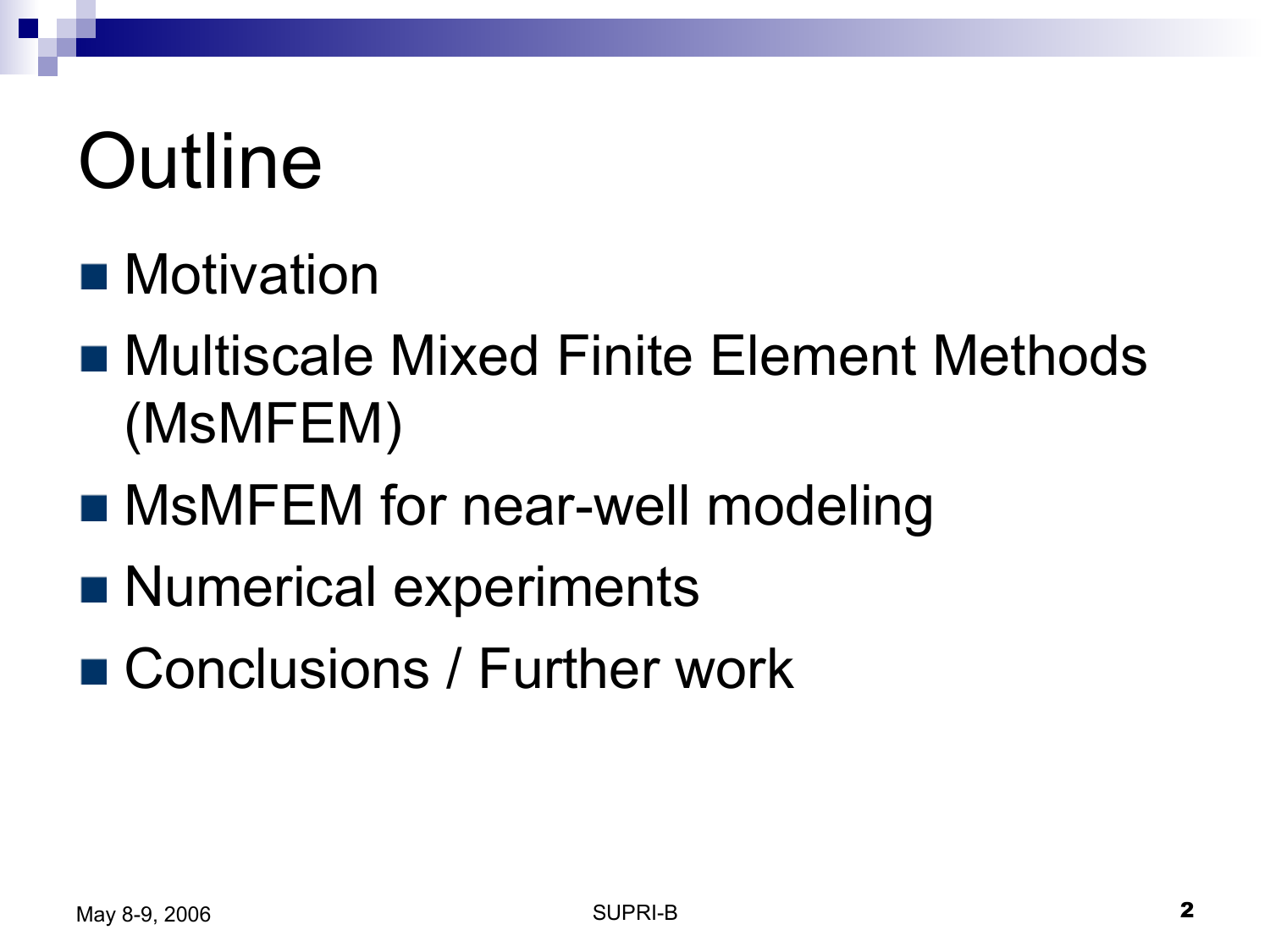## Motivation:



Near-well region extremely important Cannot fully resolve all scales in typical simulation Multiscale methods incorporate fine scales in coarse scale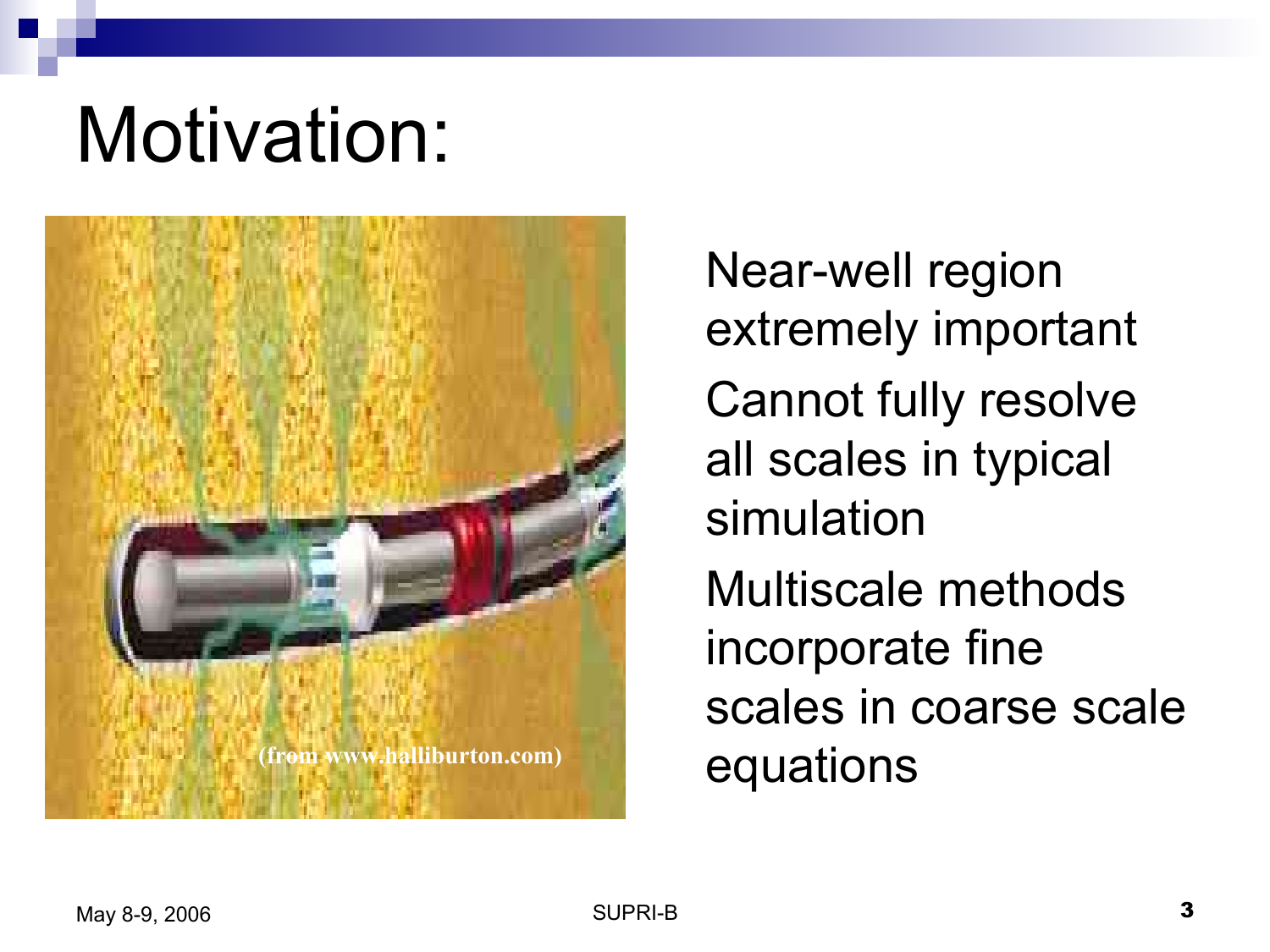## Multiscale Methods for Reservoir Simulation

Multiscale Finite Element Method T. Hou, X. H. Wu, 1997 Multiscale Mixed FEM Z. Chen, T. Hou, 2003 T. Arbogast et al., 2000 J. Aarnes et al., 2004 (group at SINTEF) Multiscale Finite Volume Method P. Jenny, S. H. Lee, H.A. Tchelepi, 2003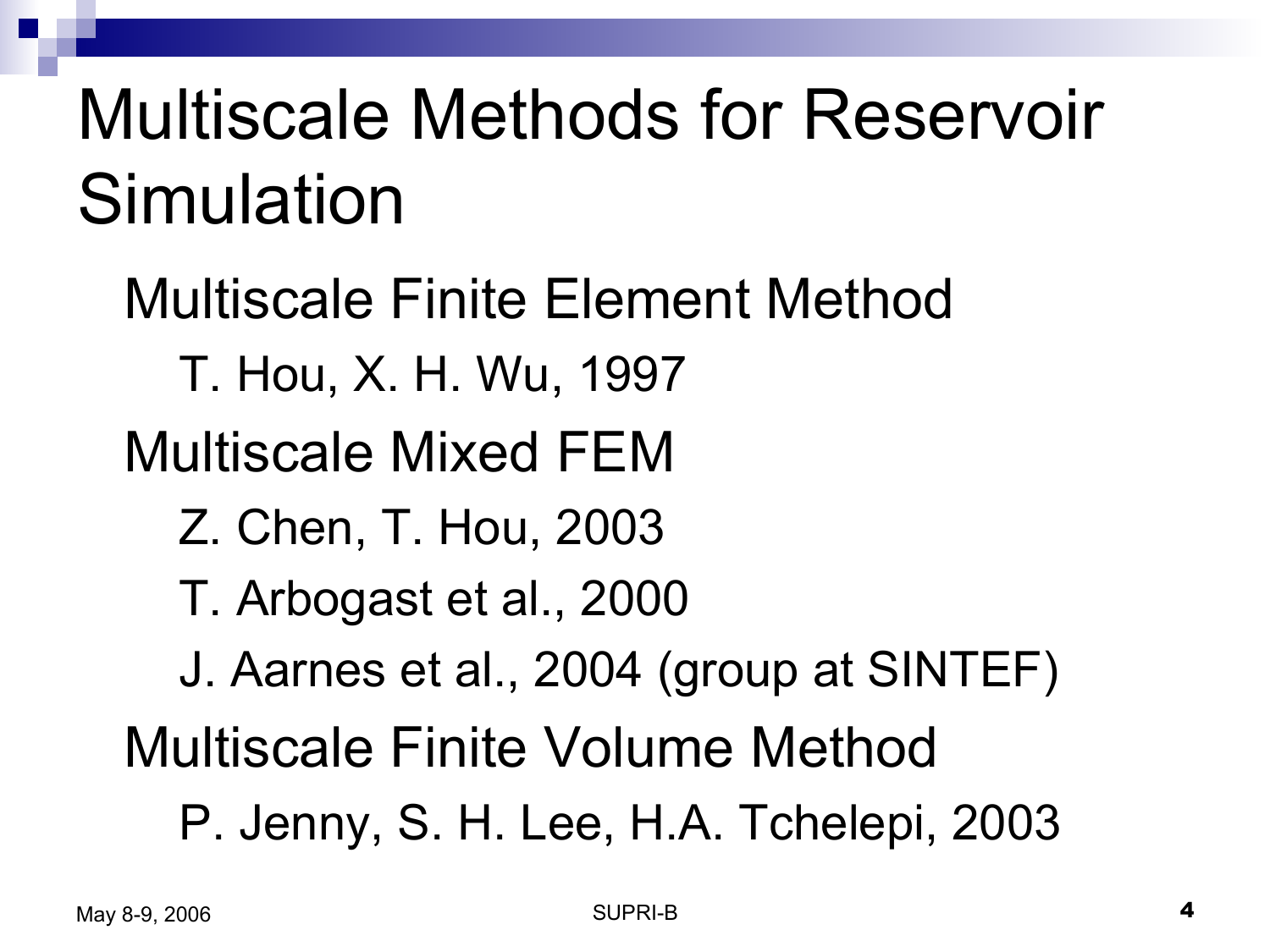## Standard / Multiscale Discretization

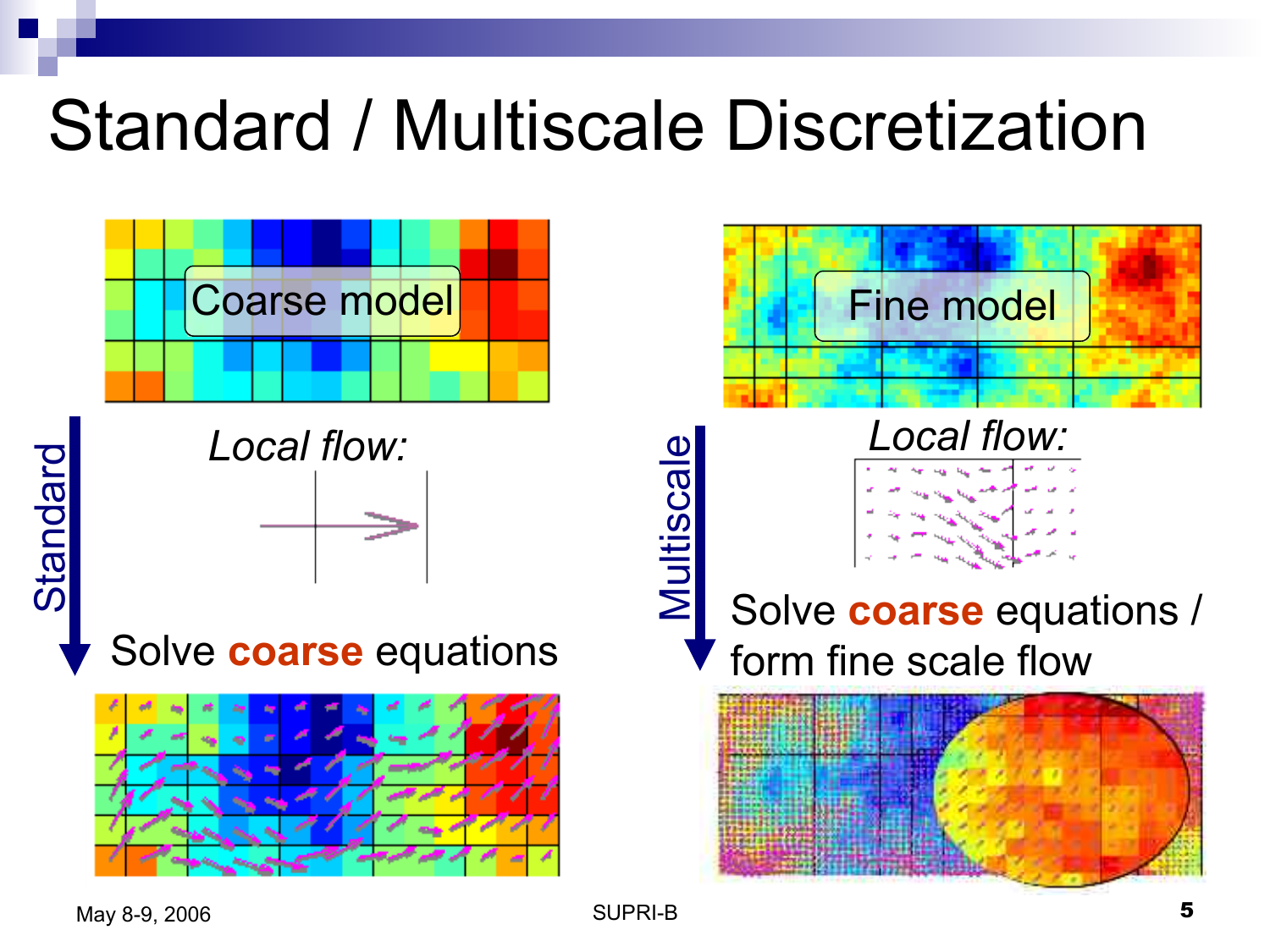## Mixed Finite Elements (MFEM)

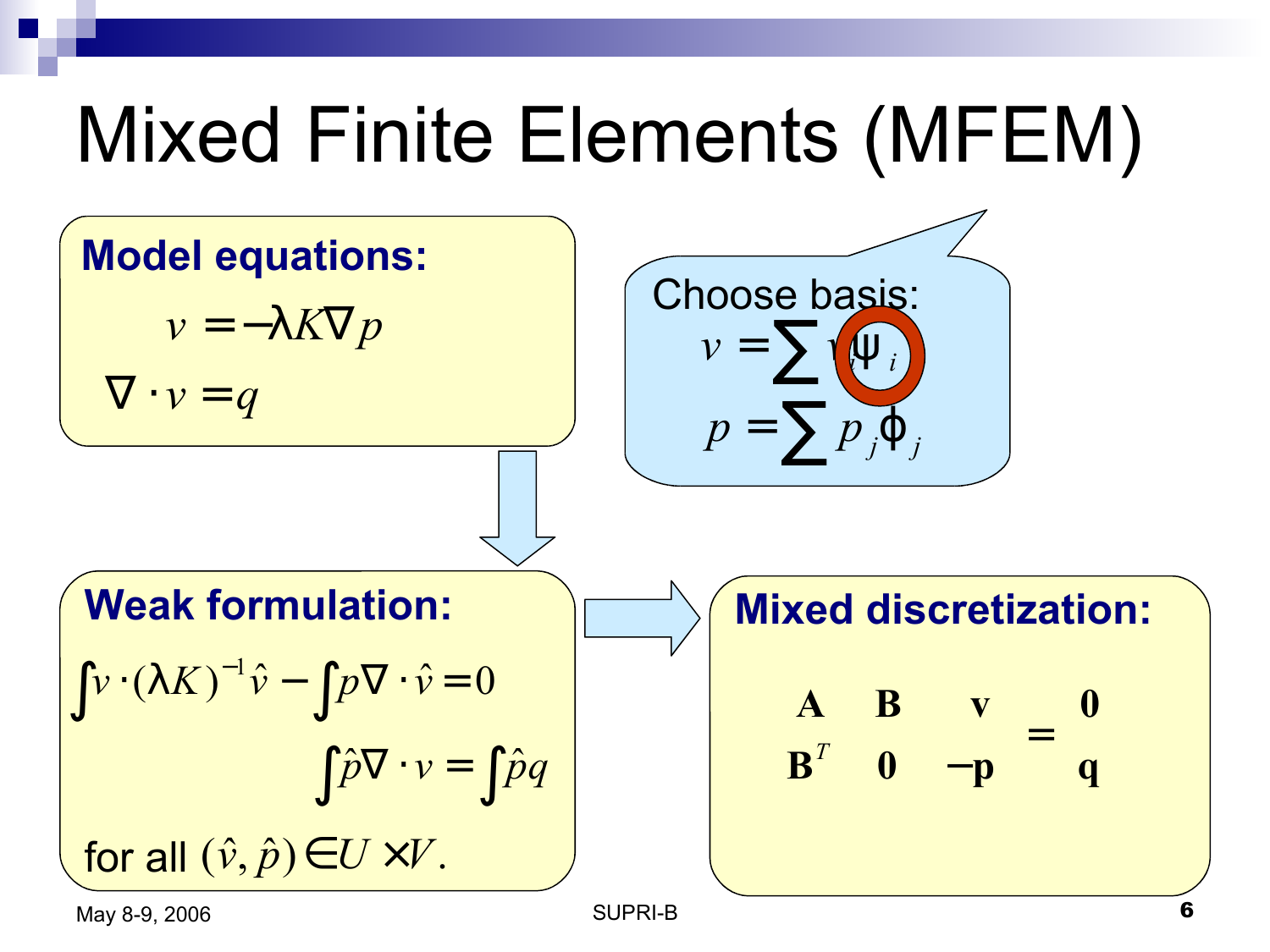## Multiscale MFEM (MsMFEM)

Flux basis function,
$$
\Psi
$$
:  
\n
$$
\Psi = -K\nabla p_{\Psi}
$$
\n
$$
\nabla \cdot \Psi = \begin{cases}\nw_i \text{ for } x \in T_i \\
-w_j \text{ for } x \in T_j\n\end{cases}
$$
\n
$$
\Psi \cdot n = 0 \text{ on } \partial (T_i \Box T_j)
$$

Initially compute basis functions

**for** n=1 **to** N

Solve coarse system based on current saturation

Form fine scale fluxes

Advance fine scale saturation by  $\Delta t$ 

**end**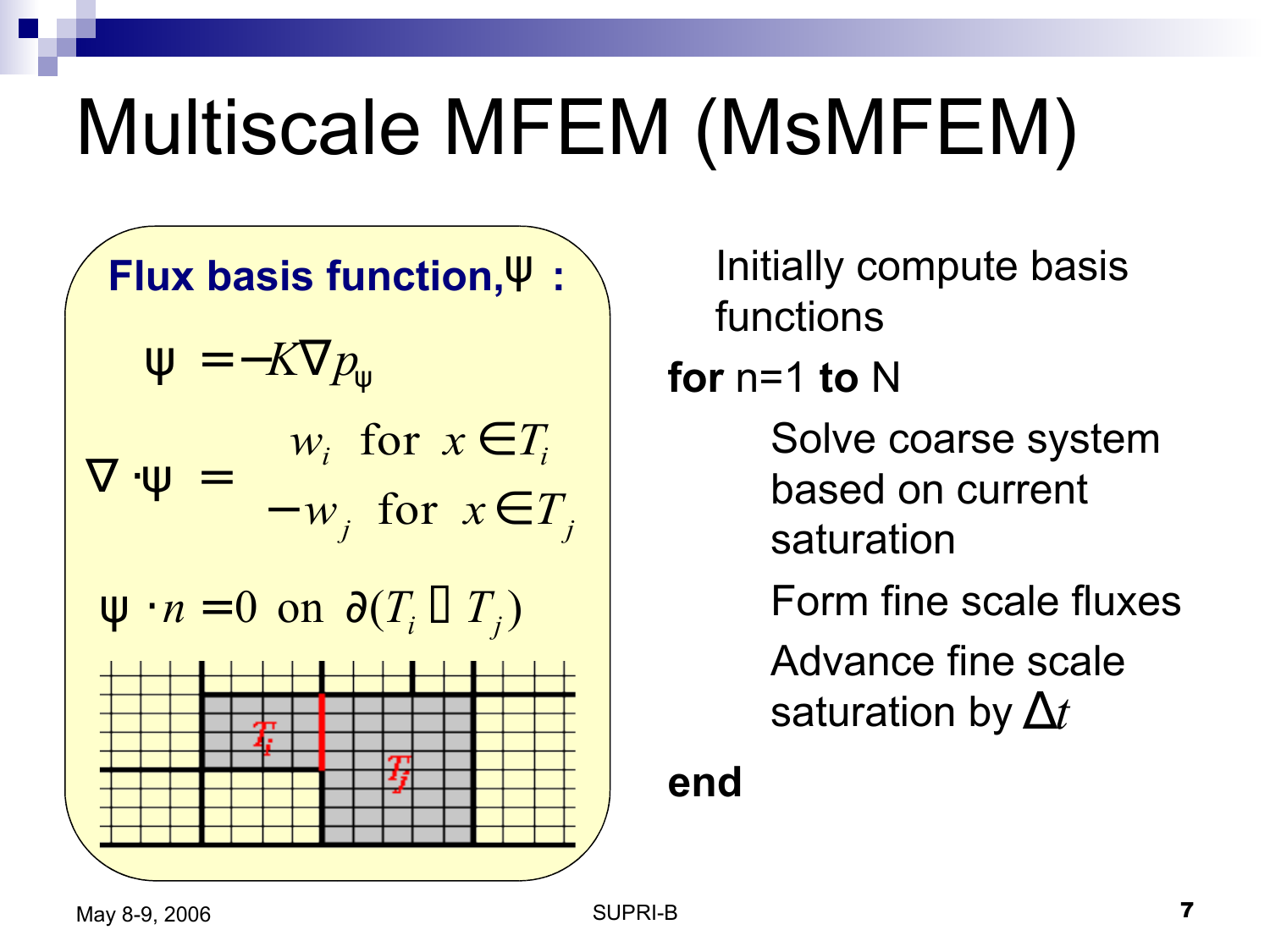## Flexible Gridding

#### **Coarse blocks:** Any collection of fine grid cells



**Fine cells:** Both subdivision / MFEM and *mimetic* FDM have been implemented

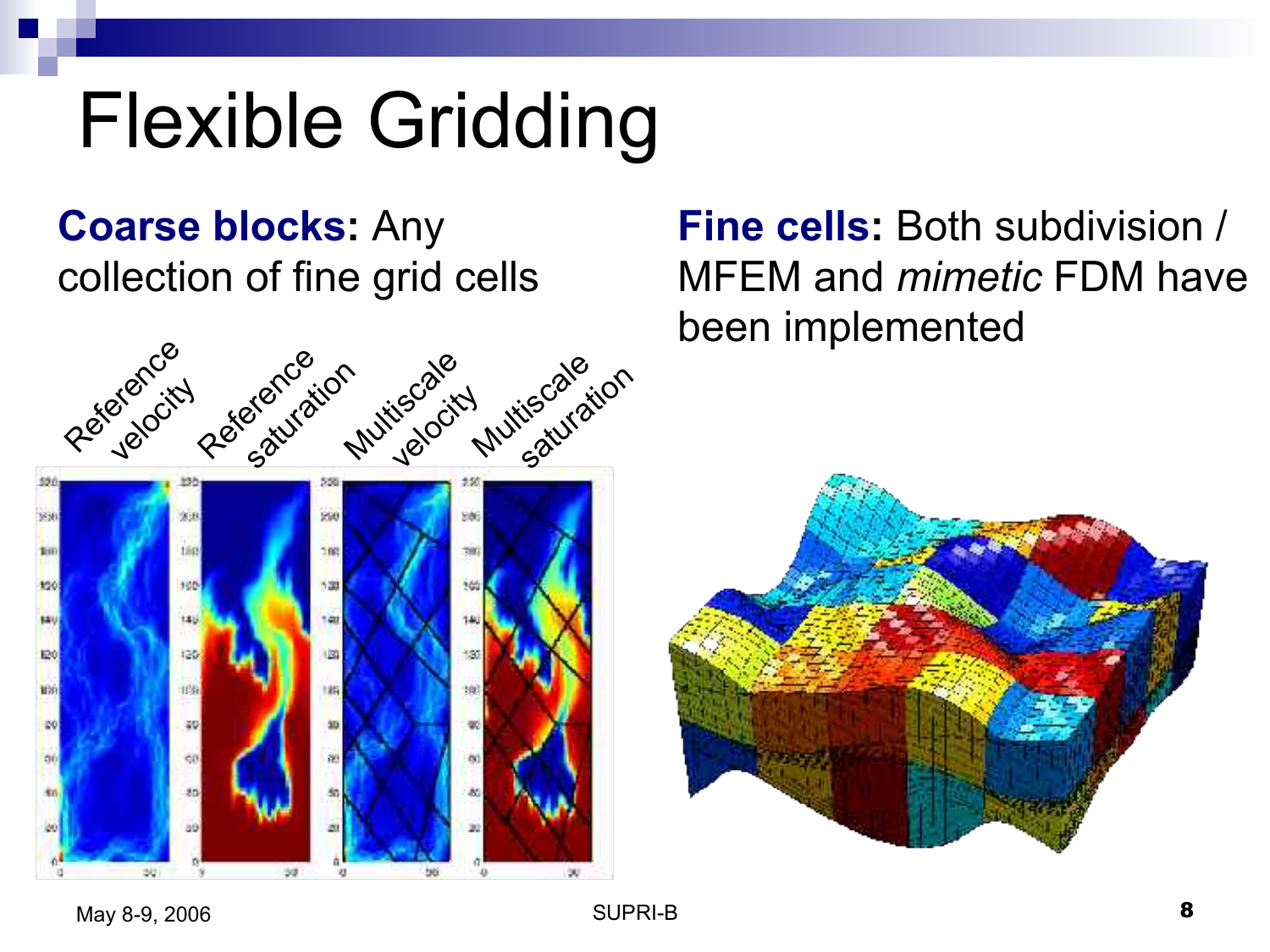# Options for Improving Accuracy

- Incorporate global information in the basis functions
- Use overlap / border regions for the computation of basis functions
- Occasionally update basis functions to account for mobility effects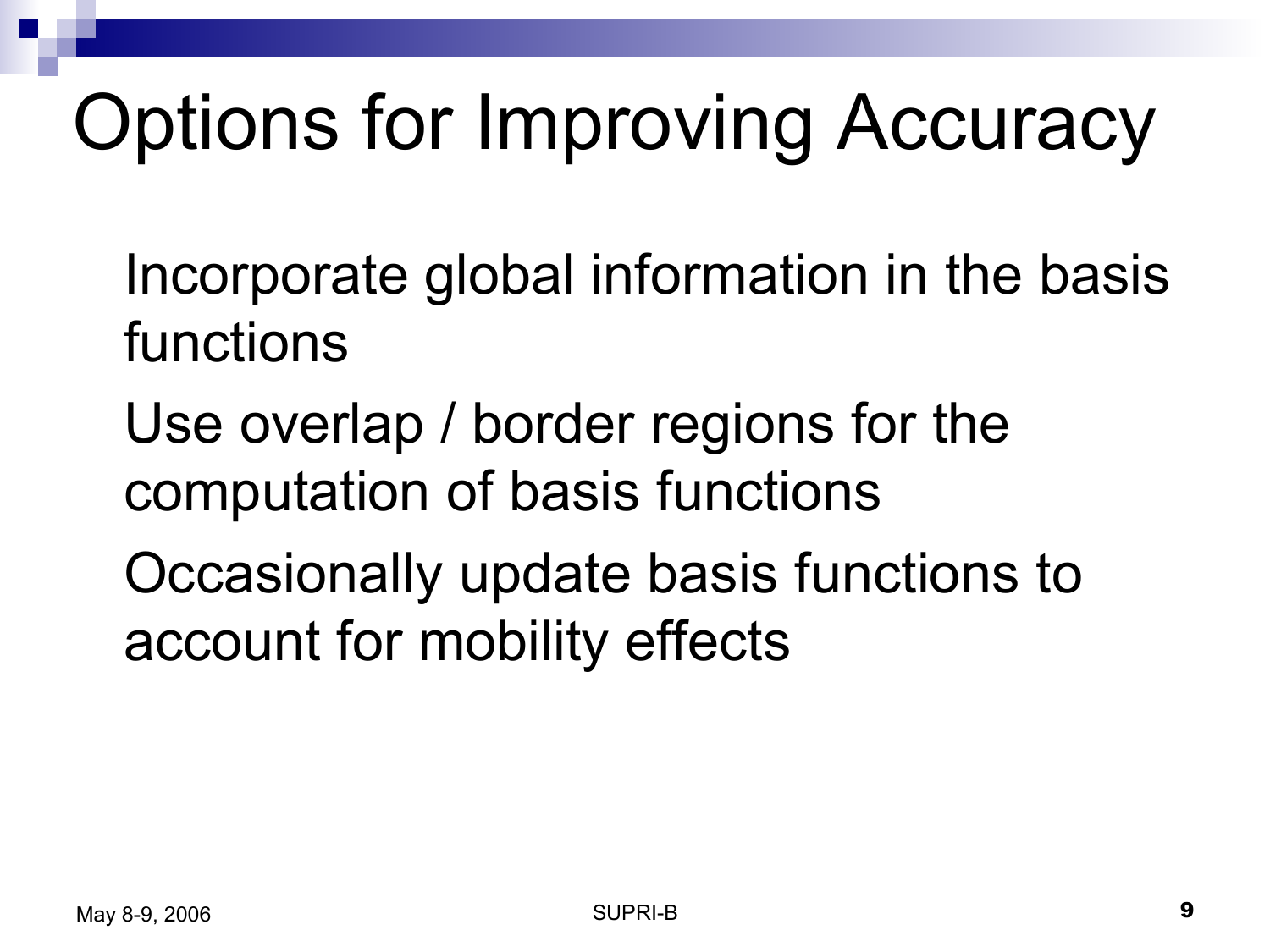### MsMFEM for Near-well Modeling

#### **Goal**: Incorporate wellbore flow models into the MsMFEM framework

- Obtain detailed flow in the near-well region while solving only a moderate sized system
- Incorporate drift flux model for pressure drop in wellbore

$$
\Delta p = \Delta p_f + \Delta p_a + \Delta p_h
$$
  

$$
\frac{2Lf_{tp}\rho_m v_m^2}{D} = \frac{2q_m\rho_m v_m}{A} = \rho_m gL\sin\theta
$$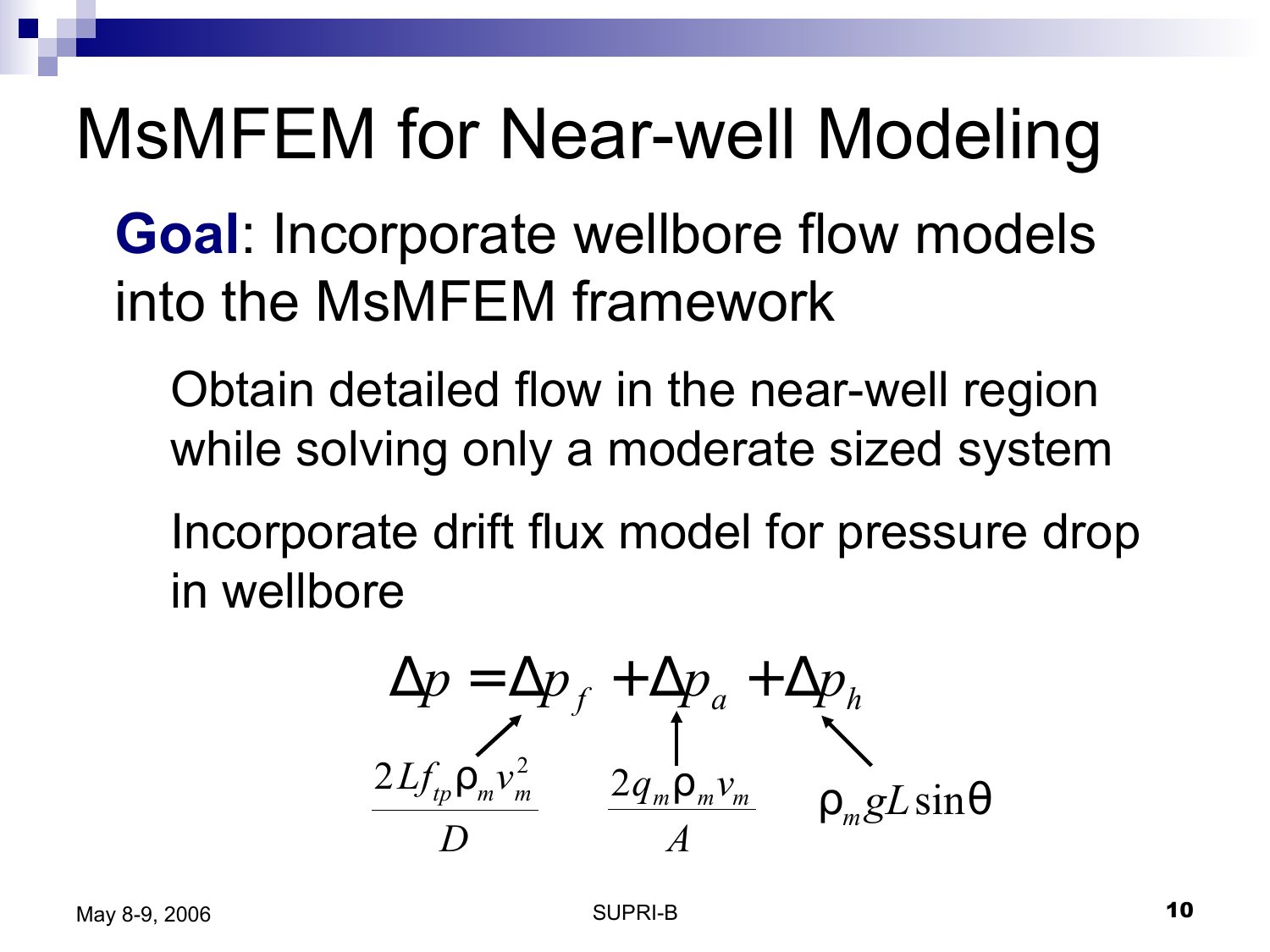## Well – Reservoir Linkage

- **Fine grid to the annulus/ well** segments included in the grid
- Well segments treated as coarse blocks / no well model is used





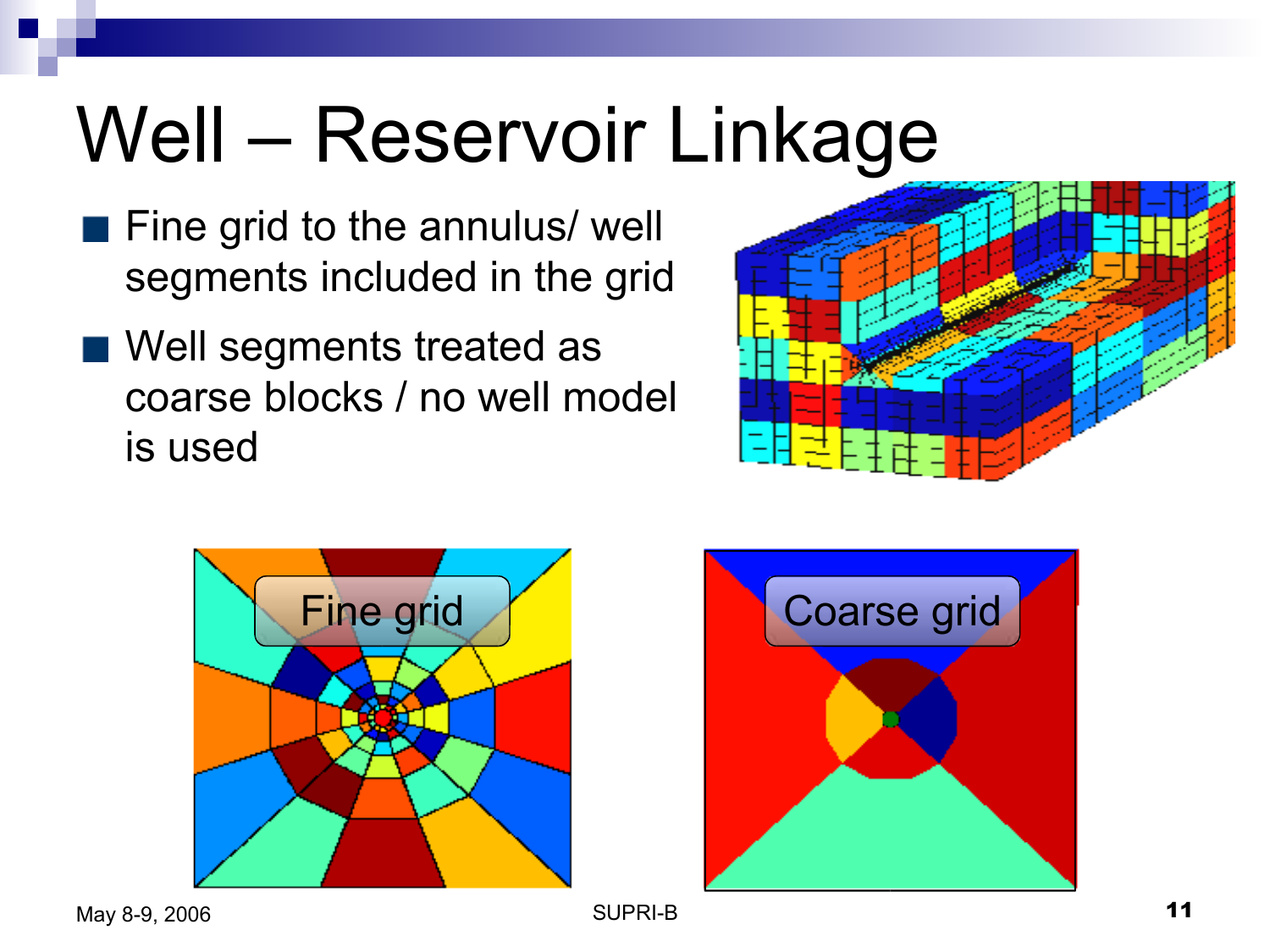### Wellbore Pressure Loss Treatment



**Fictional pressure loss evaluated using previous and** current time steps

$$
\frac{\partial p_{n+1}}{\partial L} = -C_{n+1}v_{n+1}^2 \approx -C_n v_n v_{n+1}
$$

Successive substitution to obtain wellbore pressure at first time step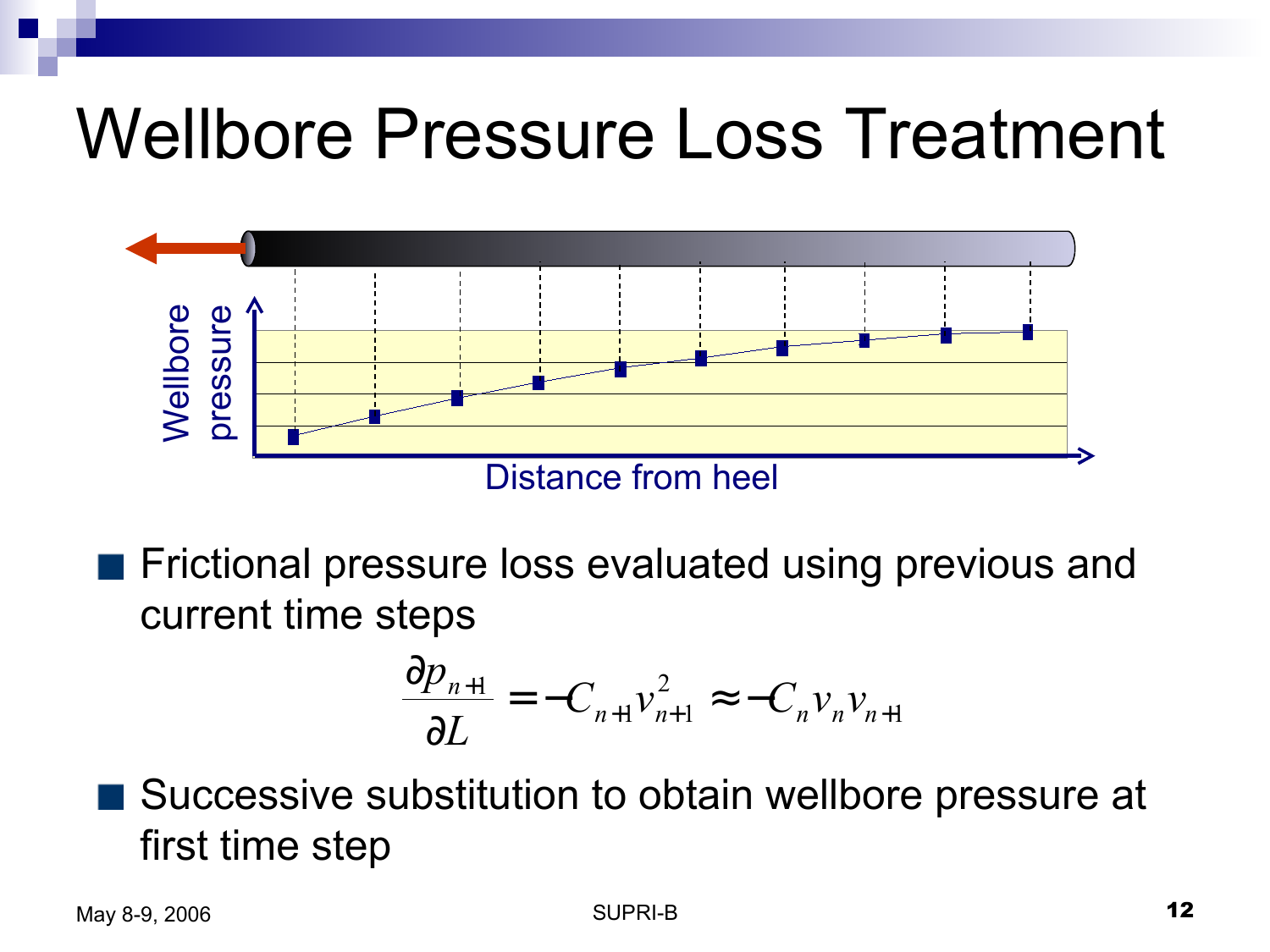## Numerical Experiments: Single-phase

**Homogeneous reservoir (validation) : model** 



 $\blacksquare$  May 8-9, 2006  $\blacksquare$  13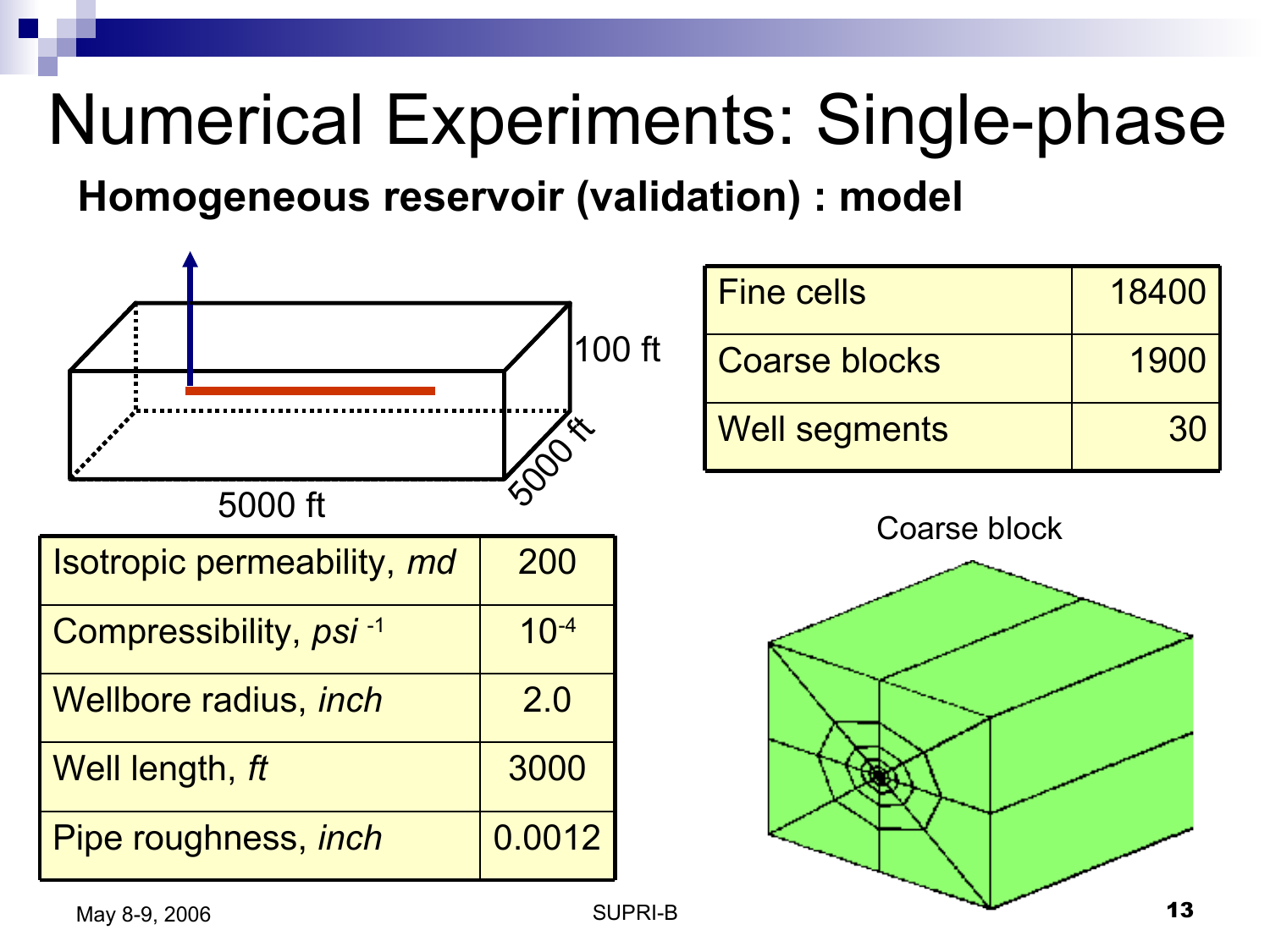### Numerical Experiments: Single-phase **Homogeneous reservoir (validation) : results**

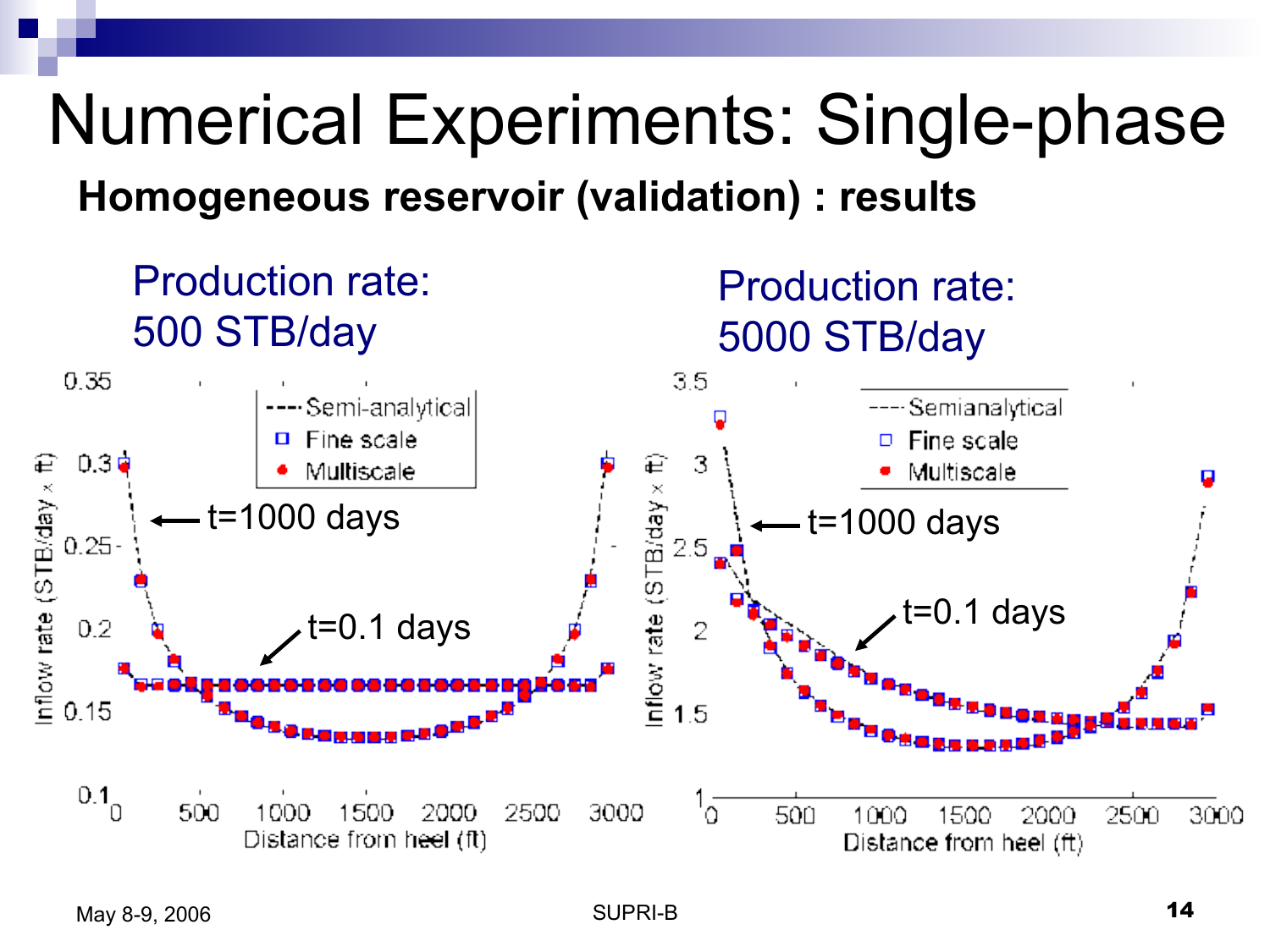### Numerical Experiments: Single-phase

#### **Heterogeneous reservoir : model**



| <b>Isotropic permeability, md</b>  | $10^{-3} - 10^{5}$ |
|------------------------------------|--------------------|
| Compressibility, psi <sup>-1</sup> | $10^{-4}$          |
| <b>Wellbore radius, inch</b>       | 2.0                |
| Well length, ft                    | 3000               |
| Pipe roughness, inch               | 0.0012             |

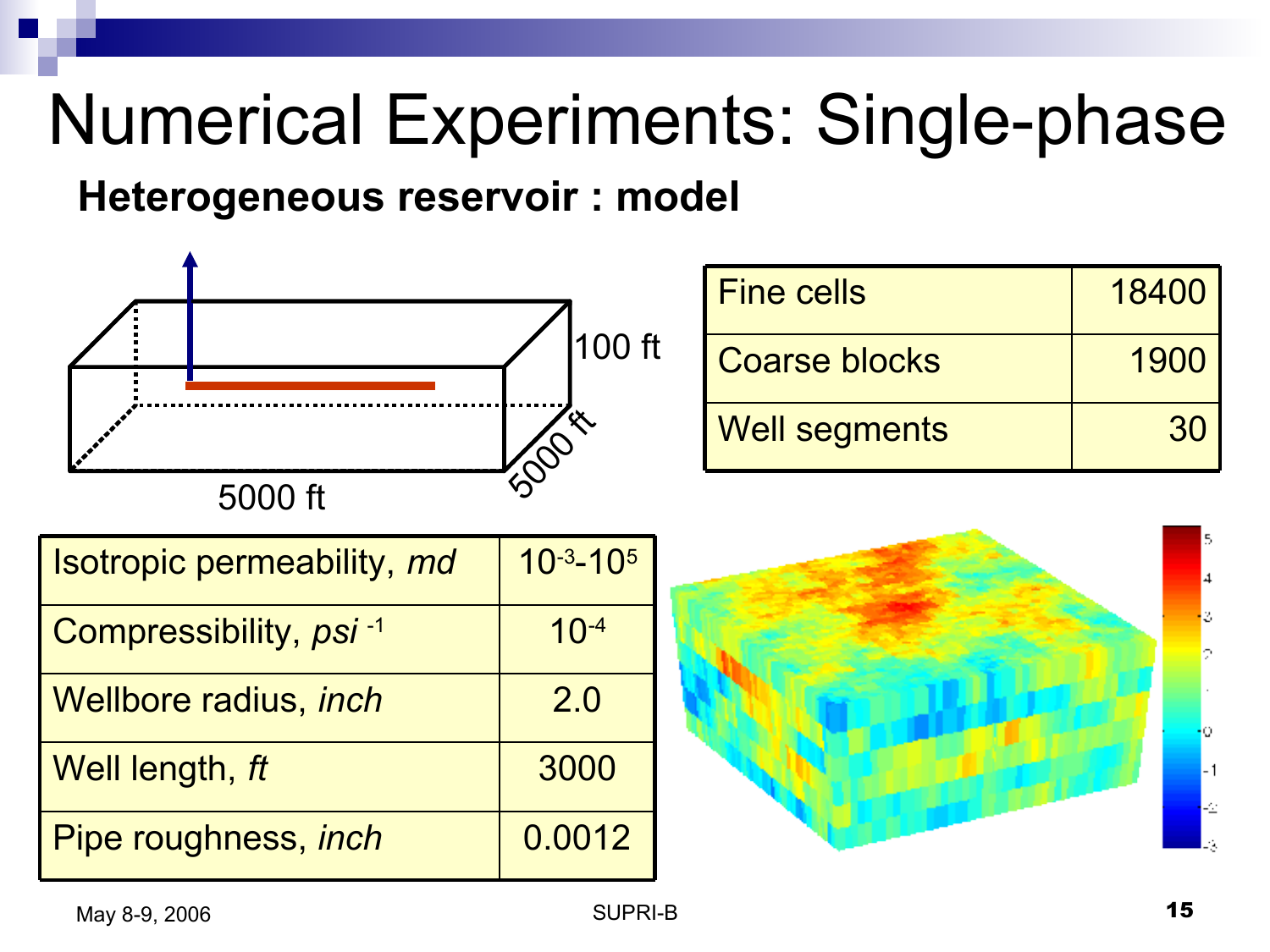### Numerical Experiments: Single-phase **Heterogeneous reservoir : Time = 1000 days**



May 8-9, 2006  $\blacksquare$  16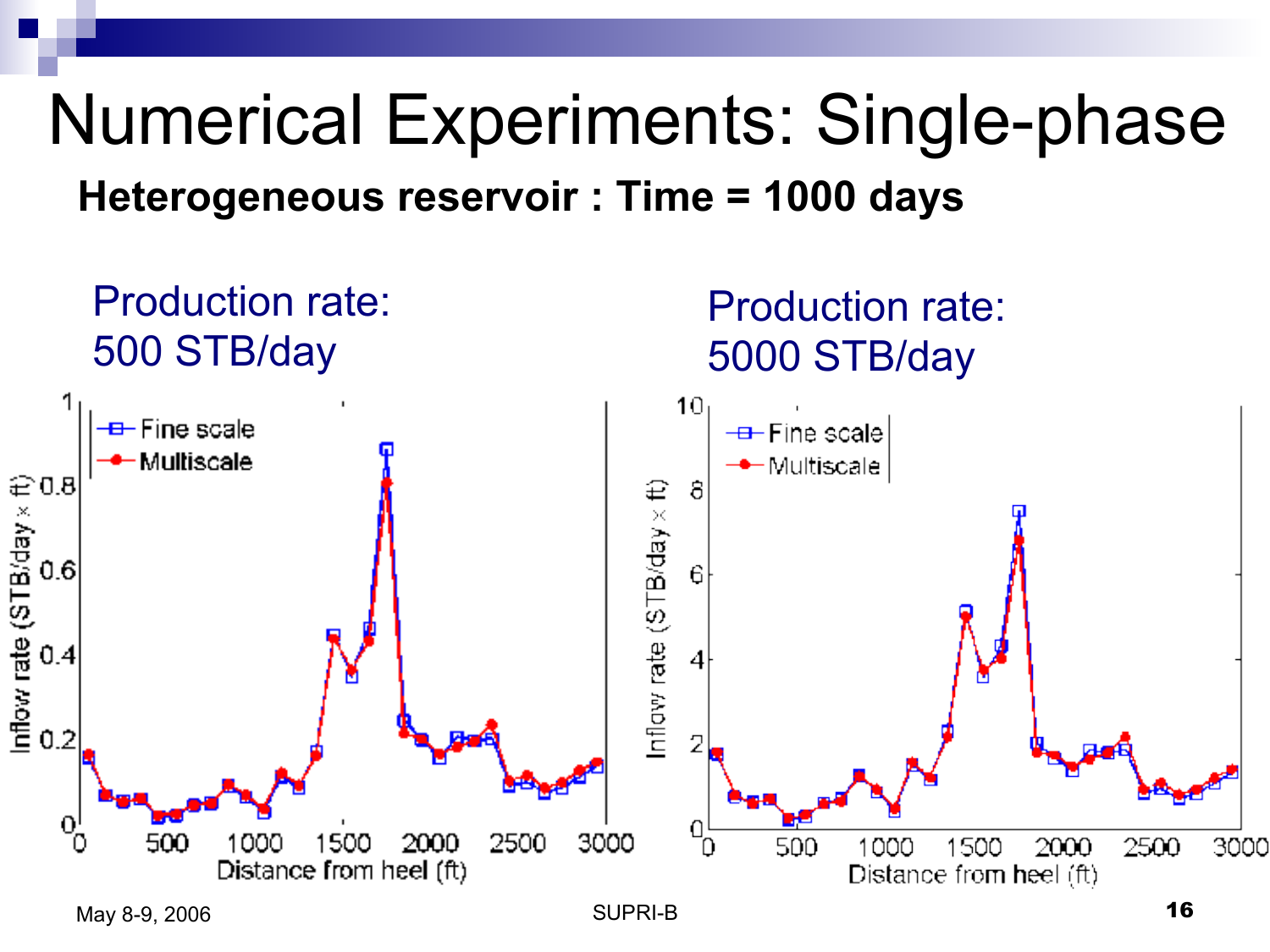#### Numerical Experiments: Single-phase **Heterogeneous reservoir : 5000 STB/day**

 $Time = 0.1 days$  Time = 1000 days

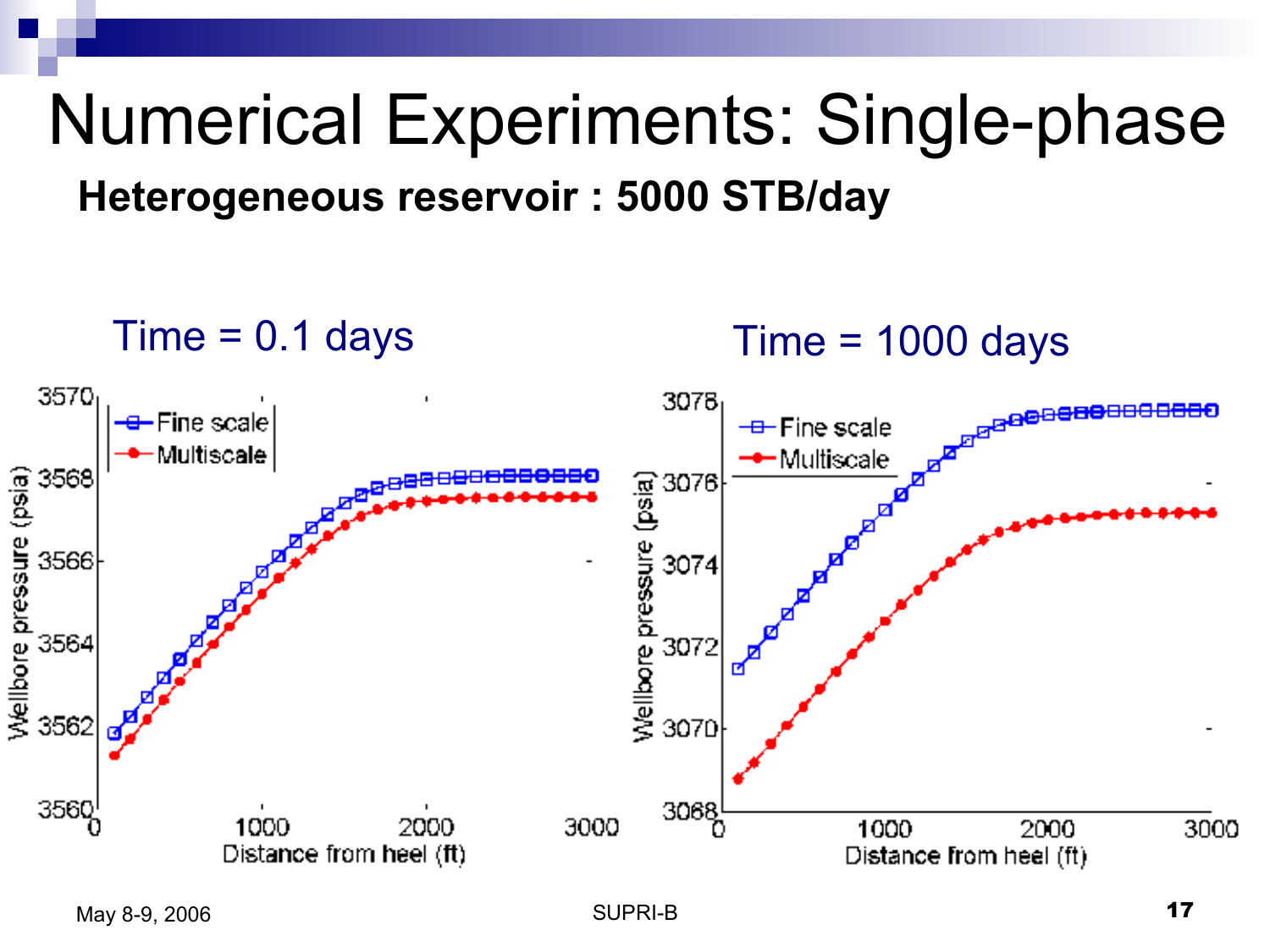#### Numerical Experiments: Single-phase **Heterogeneous reservoir : results**

Velocity profile around well: